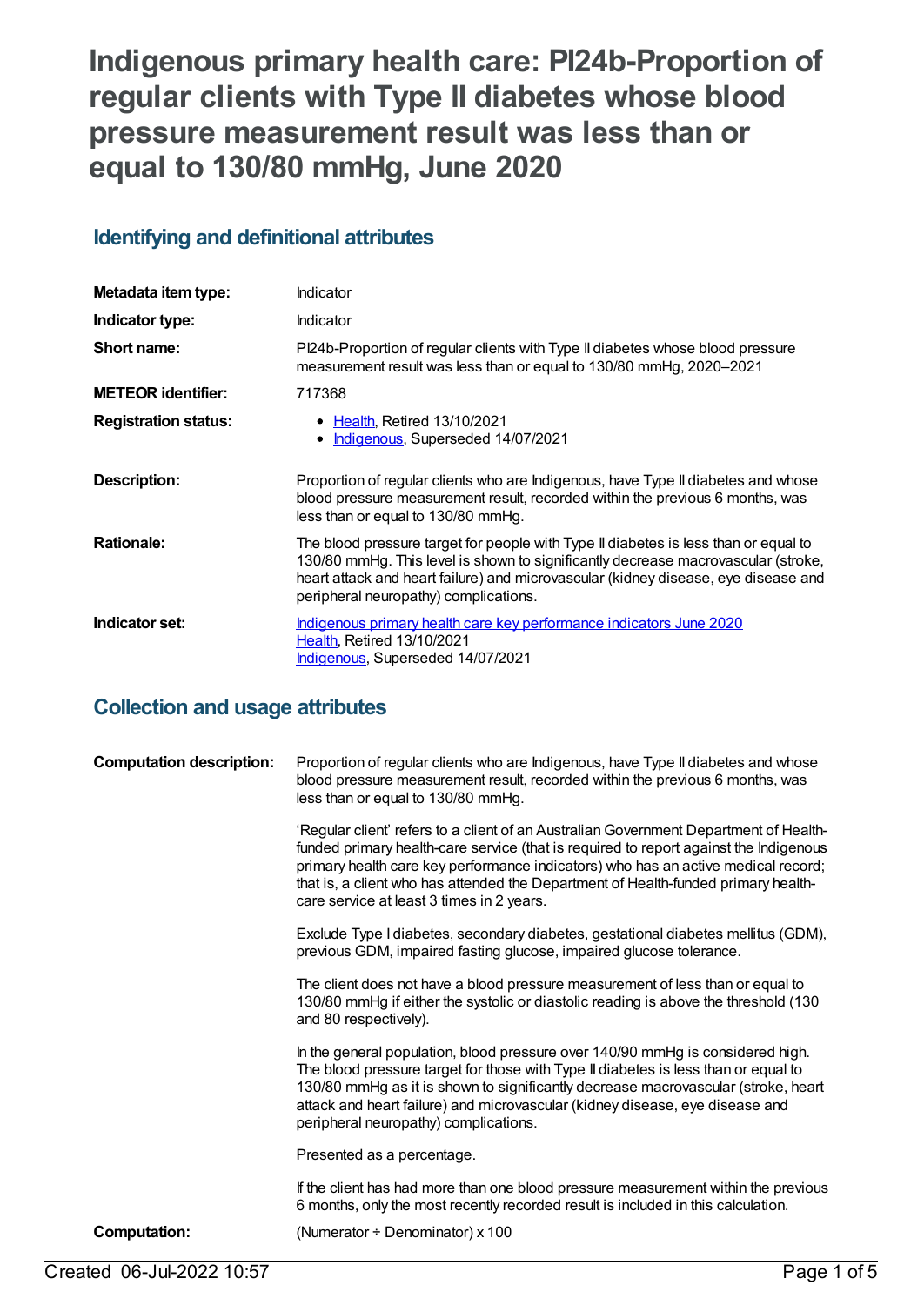| <b>Numerator:</b>               | Number of regular clients who are Indigenous, have Type II diabetes and whose<br>blood pressure measurement result, recorded within the previous 6 months, was<br>less than or equal to 130/80 mmHg. |  |
|---------------------------------|------------------------------------------------------------------------------------------------------------------------------------------------------------------------------------------------------|--|
| <b>Numerator data elements:</b> | Data Element / Data Set-                                                                                                                                                                             |  |
|                                 | Person-diabetes mellitus status, code NN                                                                                                                                                             |  |
|                                 | <b>Data Source</b>                                                                                                                                                                                   |  |
|                                 | Indigenous primary health care data collection                                                                                                                                                       |  |
|                                 | NMDS / DSS                                                                                                                                                                                           |  |
|                                 | Indigenous primary health care NBEDS 2020-21                                                                                                                                                         |  |
|                                 | Guide for use                                                                                                                                                                                        |  |
|                                 | Type II diabetes only                                                                                                                                                                                |  |
|                                 |                                                                                                                                                                                                      |  |
|                                 | Data Element / Data Set-                                                                                                                                                                             |  |
|                                 | Person-blood pressure measurement result less than or equal to 130/80<br>mmHg indicator, yes/no code N                                                                                               |  |
|                                 | <b>Data Source</b>                                                                                                                                                                                   |  |
|                                 | Indigenous primary health care data collection                                                                                                                                                       |  |
|                                 | NMDS / DSS                                                                                                                                                                                           |  |
|                                 | Indigenous primary health care NBEDS 2020-21                                                                                                                                                         |  |
|                                 | Guide for use                                                                                                                                                                                        |  |
|                                 | Response to this is conditional on responding 'yes' to having had a blood<br>pressure measurement result recorded in the previous 6 months.                                                          |  |
|                                 | Data Element / Data Set                                                                                                                                                                              |  |
|                                 | Person-Indigenous status, code N                                                                                                                                                                     |  |
|                                 | <b>Data Source</b>                                                                                                                                                                                   |  |
|                                 | Indigenous primary health care data collection                                                                                                                                                       |  |
|                                 | NMDS / DSS                                                                                                                                                                                           |  |
|                                 | Indigenous primary health care NBEDS 2020-21                                                                                                                                                         |  |
|                                 | Data Element / Data Set-                                                                                                                                                                             |  |
|                                 | Person-regular client indicator, yes/no code N                                                                                                                                                       |  |
|                                 | Data Source                                                                                                                                                                                          |  |
|                                 | Indigenous primary health care data collection                                                                                                                                                       |  |
|                                 | NMDS / DSS                                                                                                                                                                                           |  |
|                                 | Indigenous primary health care NBEDS 2020-21                                                                                                                                                         |  |
| Denominator:                    | Total number of regular clients who are Indigenous, have Type II diabetes and had a                                                                                                                  |  |

blood pressure measurement result recorded within the previous 6 months.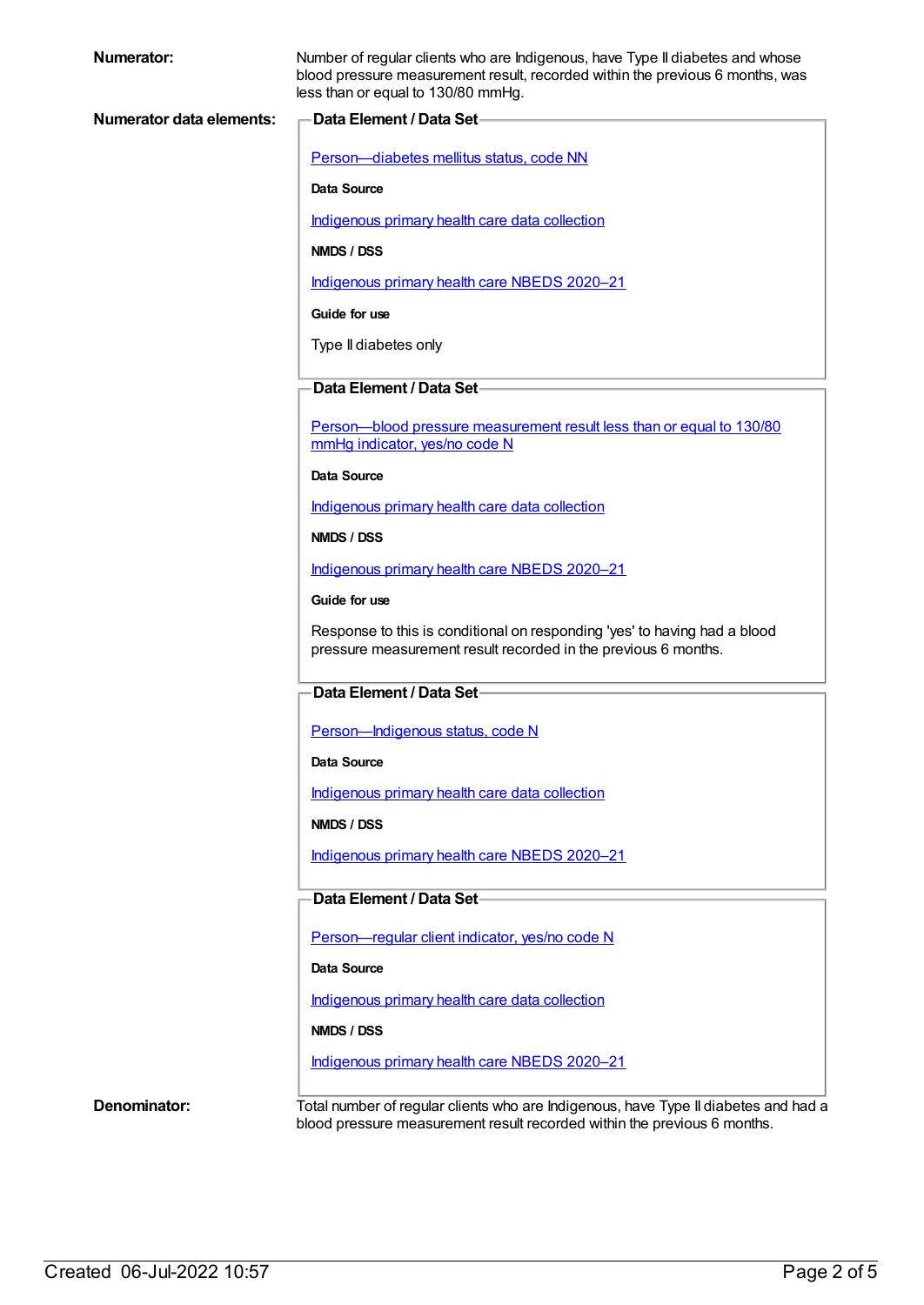#### **Denominator data elements:**

#### **Data Element / Data Set**

[Person—diabetes](https://meteor.aihw.gov.au/content/270194) mellitus status, code NN

**Data Source**

[Indigenous](https://meteor.aihw.gov.au/content/430643) primary health care data collection

**NMDS / DSS**

[Indigenous](https://meteor.aihw.gov.au/content/715320) primary health care NBEDS 2020–21

**Guide for use**

Type II diabetes only.

#### **Data Element / Data Set**

[Person—blood](https://meteor.aihw.gov.au/content/441407) pressure measurement result recorded indicator, yes/no code N

**Data Source**

[Indigenous](https://meteor.aihw.gov.au/content/430643) primary health care data collection

**NMDS / DSS**

[Indigenous](https://meteor.aihw.gov.au/content/715320) primary health care NBEDS 2020–21

**Data Element / Data Set**

[Person—Indigenous](https://meteor.aihw.gov.au/content/602543) status, code N

**Data Source**

[Indigenous](https://meteor.aihw.gov.au/content/430643) primary health care data collection

**NMDS / DSS**

[Indigenous](https://meteor.aihw.gov.au/content/715320) primary health care NBEDS 2020–21

### **Data Element / Data Set**

[Person—regular](https://meteor.aihw.gov.au/content/686291) client indicator, yes/no code N

**Data Source**

[Indigenous](https://meteor.aihw.gov.au/content/430643) primary health care data collection

#### **NMDS / DSS**

[Indigenous](https://meteor.aihw.gov.au/content/715320) primary health care NBEDS 2020–21

#### **Disaggregation:** 1. Sex:

- a) Male b) Female
- 2. Age group: a) 0–4 years  $b)$  5–14 years c) 15–24 years d) 25–34 years e) 35–44 years f) 45–54 years g) 55–64 years h) 65 years and over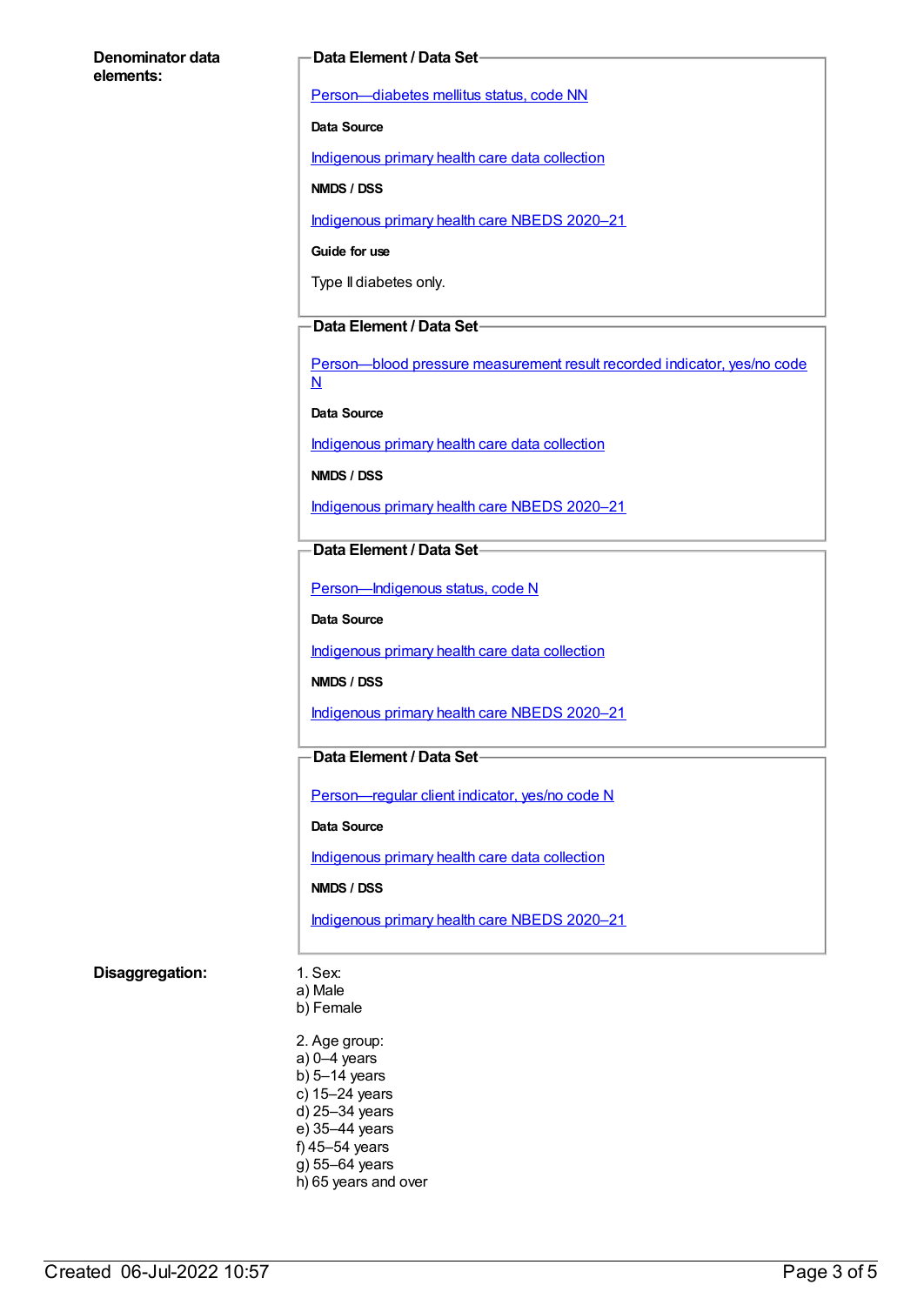| <b>Disaggregation data</b><br>elements: | Data Element / Data Set-                                                                                                                                                                                                                                                                                         |
|-----------------------------------------|------------------------------------------------------------------------------------------------------------------------------------------------------------------------------------------------------------------------------------------------------------------------------------------------------------------|
|                                         | Person-age, total years N[NN]                                                                                                                                                                                                                                                                                    |
|                                         | Data Source                                                                                                                                                                                                                                                                                                      |
|                                         | Indigenous primary health care data collection                                                                                                                                                                                                                                                                   |
|                                         | NMDS / DSS                                                                                                                                                                                                                                                                                                       |
|                                         | Indigenous primary health care NBEDS 2020-21                                                                                                                                                                                                                                                                     |
|                                         | Data Element / Data Set-                                                                                                                                                                                                                                                                                         |
|                                         | Person-sex, code X                                                                                                                                                                                                                                                                                               |
|                                         | Data Source                                                                                                                                                                                                                                                                                                      |
|                                         | Indigenous primary health care data collection                                                                                                                                                                                                                                                                   |
|                                         | NMDS / DSS                                                                                                                                                                                                                                                                                                       |
|                                         | Indigenous primary health care NBEDS 2020-21                                                                                                                                                                                                                                                                     |
| Comments:                               | This indicator covers a 24 month reporting period from 1 January 2020 to 31<br>December 2021:                                                                                                                                                                                                                    |
|                                         | • Indigenous primary health care NBEDS 2019-20 covers the period<br>01/01/2020 to 30/06/2020<br>• Indigenous primary health care NBEDS 2020-21 covers the period<br>01/07/2020 to 30/06/2021<br>Indigenous primary health care NBEDS 2021-22 (to be released) will cover<br>the period 01/07/2021 to 31/12/2021. |

### **Representational attributes**

| Percentage |
|------------|
| Real       |
| Person     |
| N[N].N     |
|            |

## **Indicator conceptual framework**

| <b>Framework and</b> | Effective/Appropriate/Efficient |
|----------------------|---------------------------------|
| dimensions:          |                                 |

### **Data source attributes**

| Data sources: | Data Source                                    |
|---------------|------------------------------------------------|
|               | Indigenous primary health care data collection |
|               | Frequency                                      |
|               | 6 monthly                                      |
|               | Data custodian                                 |
|               | Australian Institute of Health and Welfare.    |
|               |                                                |

### **Source and reference attributes**